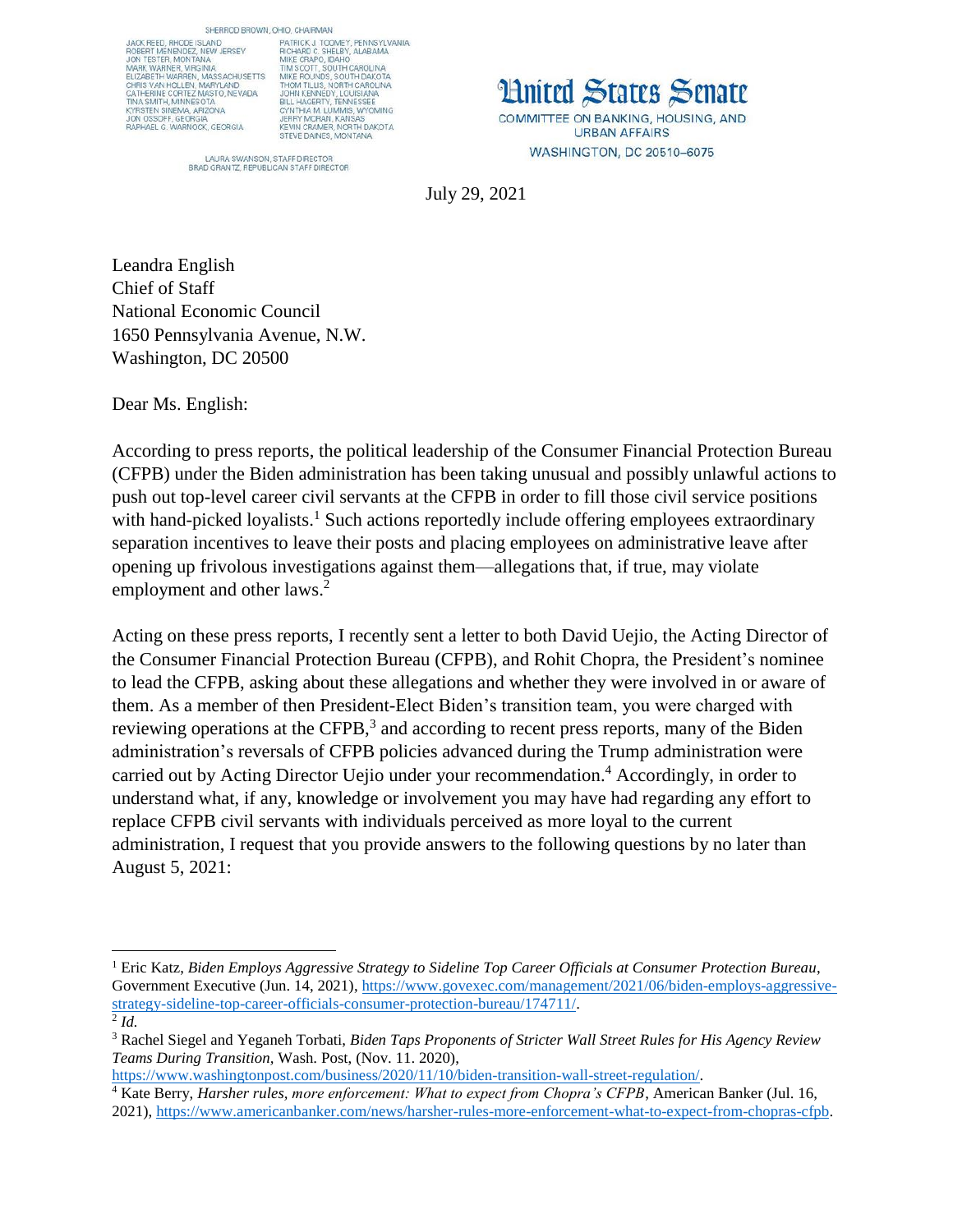- 1. Are you aware of whether the CFPB has taken any steps between January 20, 2021, and the present to replace or encourage any career CFPB employees to leave their positions?
	- a. If so, what specific steps are you aware of to replace or encourage career CFPB employees to leave their positions, and at whose direction were they taken?
	- b. When were you first made aware that the CFPB was attempting to replace or encourage any career CFPB employees to leave their positions?
	- c. Have you discussed replacing or encouraging any career CFPB employees to leave their positions, and if so, with whom did you have this discussion?
	- d. Have you discussed replacing or encouraging any career CFPB employees to leave their positions with Mr. Chopra or Mr. Uejio?
- 2. Are you aware of whether the CFPB between January 20, 2021, and the present offered any career CFPB employees separation incentives to leave their positions?
	- a. If so, please provide a list of all career CFPB employees offered separation incentives to leave their positions (identified by their position title) and the specific terms of the separation incentives they were offered.
	- b. When were you first made aware that the CFPB had offered, or was intending to offer, any career CFPB employees separation incentives to leave their positions?
	- c. Have you discussed offering career CFPB employees separation incentives to leave their positions, and if so, with whom did you have this discussion?
- 3. Are you aware of whether the CFPB between January 20, 2021, and the present opened an investigation into any career CFPB employee at the Assistant Director level or above?
	- a. If so, please provide a list of all such individuals (identified by their titles) and the reason for opening the investigation.
	- b. When were you first made aware that the CFPB had opened, or was intending to open, an investigation into any career CFPB employee at the Assistant Director level or above?
	- c. Have you discussed opening an investigation into any career CFPB employees at the Assistant Director level or above, and if so, with whom did you have this discussion?
- 4. Are you aware of whether the CFPB between January 20, 2021, and the present placed any career CFPB employees at the Assistant Director level or above on administrative leave?
	- a. If so, please provide a list of all such individuals (identified by their titles) and the reason for placing them on administrative leave.
	- b. When were you first made aware that the CFPB had placed, or was intending to place, any career CFPB employee at the Assistant Director level or above on administrative leave?